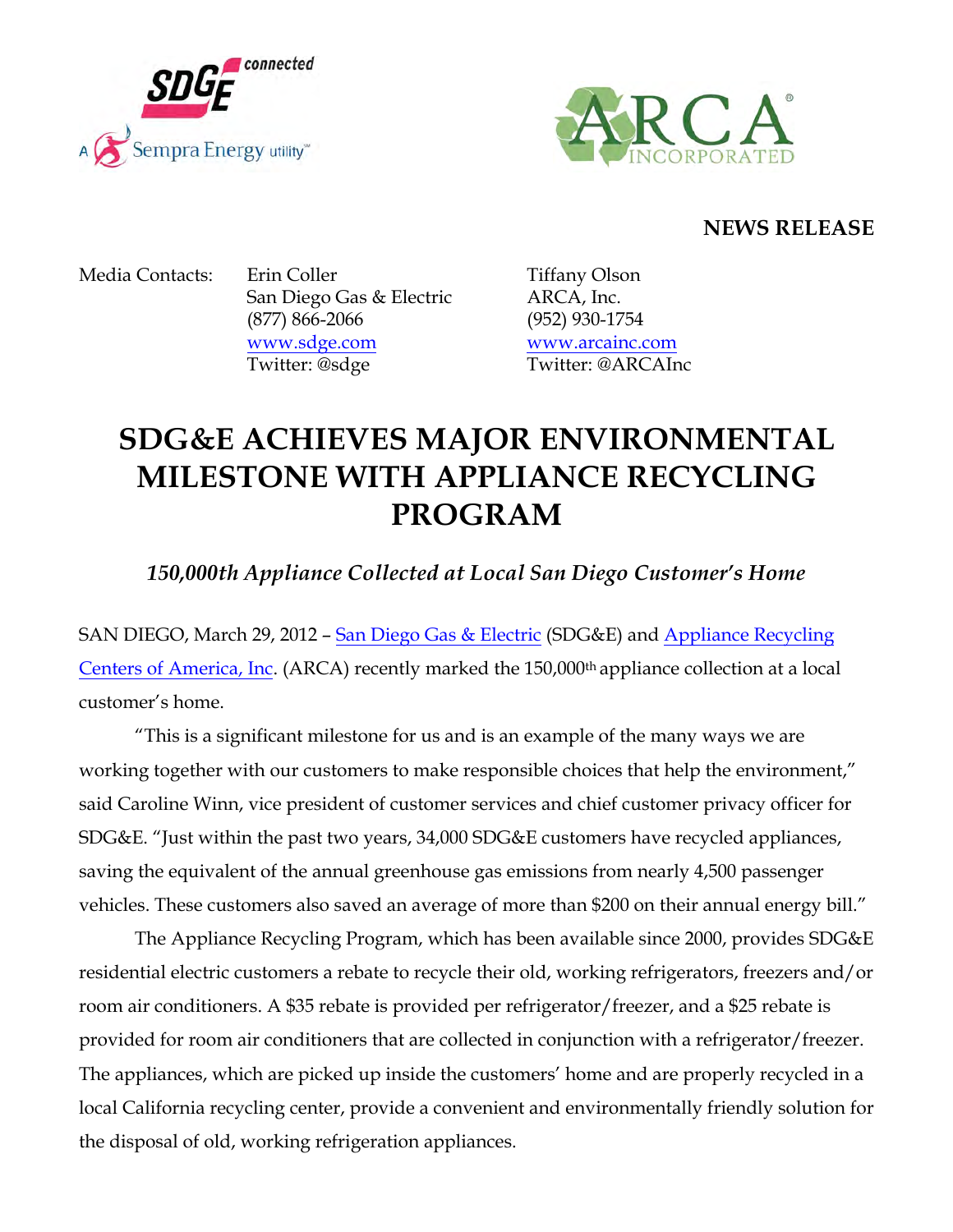## **SDG&E Achieves Major Environmental Milestone with Appliance…/Page 2**

According to SDG&E customer Michael Thomas, the financial incentive and free haulaway were key reasons that motivated him to sign up for the Appliance Recycling Program. "This is a great program. We just had our first child and the money will sure come in handy," said Thomas.

A 20-year-old refrigerator or freezer can consume two to four times more energy annually than a new model, and, as a result, can significantly increase customers' energy bills.

SDG&E's Appliance Recycling Program is managed by ARCA through its ARCA California subsidiary located in Compton, Calif. ARCA, one of the nation's largest recyclers of major household appliances, is dedicated to preserving the environment through energy efficiency and proper appliance disposal.

"ARCA is proud to work with utilities such as  $SDG&E$ , where together we are able to prevent recyclable materials in old appliances from entering the waste stream," said Jack Cameron, ARCA president and CEO. "The environmental benefits from recycling refrigerators, freezers and air conditioners are enormous and include safe management of hazardous materials and reduced energy consumption. In addition, our processes prevent the release of ozone-depleting substances, greenhouse gases, PCBs, mercury, batteries and oil into the environment."



*From left to right From left to right: Bruce Wall, VP of Resource Efficiency Programs, ARCA; Caroline Winn, VP of of Customer Services and Chief Customer Privacy Officer, SDG&E; Michael Thomas, customer; Jeff Woloz, VP and General Manager, ARCA California*